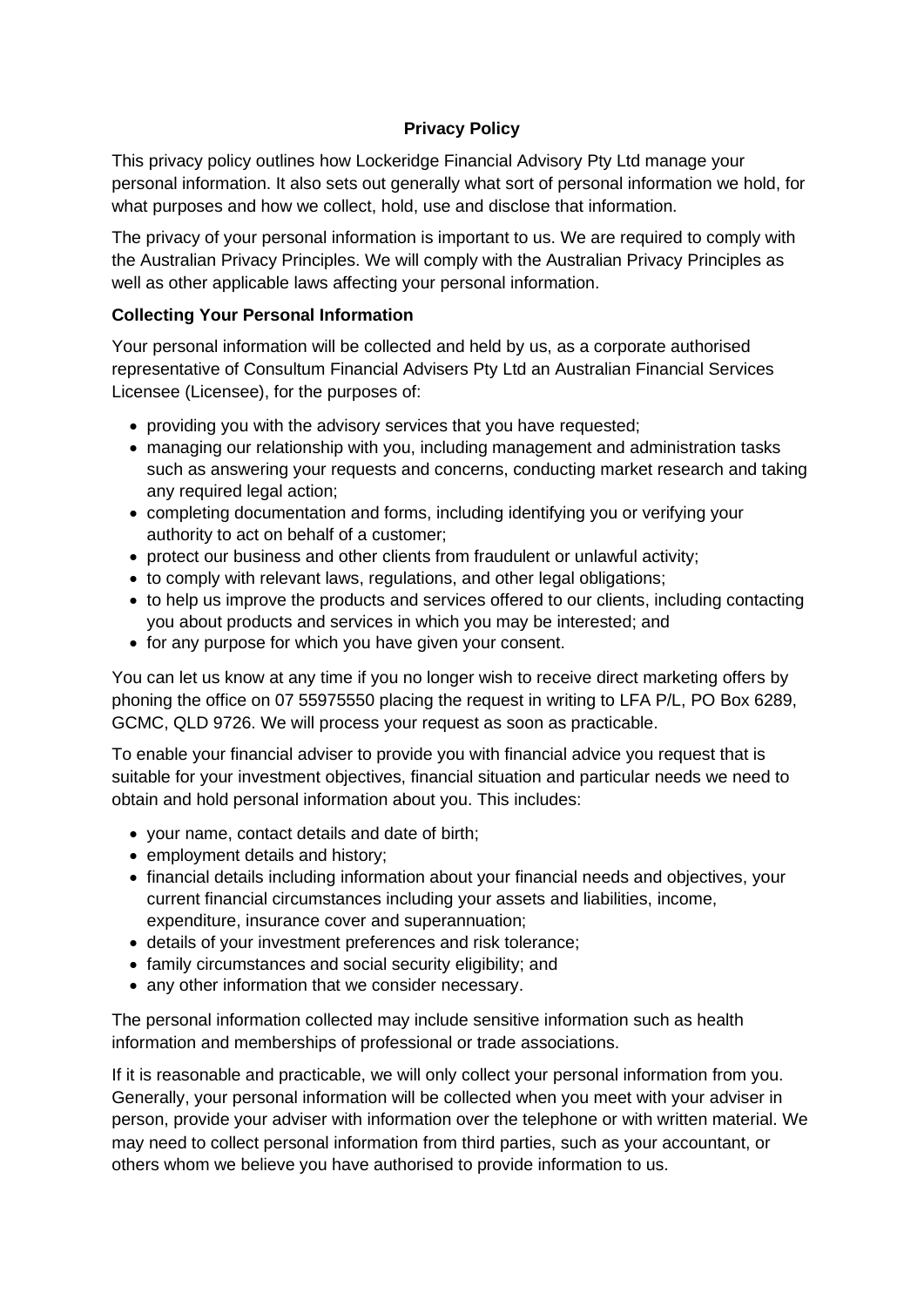We may receive personal information about you when we have taken no active steps to collect that information. We destroy all unsolicited personal information, unless the personal information is relevant to our purposes for collecting personal information.

#### **How Your Personal Information is Held**

Your personal information is generally held in client files or a computer database. Your personal information may also be held in a secure archiving facility.

We take reasonable steps to ensure that the personal information that we hold is protected from misuse and loss and from unauthorised access, modification and disclosure. Some of the measures that we have adopted are having facilities for the secure storage of personal information, having secure offices and access controls for our computer systems.

We will also take reasonable steps to destroy or permanently de-identify personal information that we no longer need for any purpose for which it may be used or disclosed under the Australian Privacy Principles.

### **Using and Disclosing Your Personal Information**

Your personal information may be disclosed for purposes related to the provision of the financial advice you have requested. The types of service providers and other third parties that may be provided with your personal information are:

- our Licensee, who provide us with our financial planning software and compliance support services.
- other financial advisers and organisations involved in providing the financial advice you have requested (which may include ongoing service) such as fund managers who assist us in providing financial advice and paraplanners;
- insurance providers, superannuation trustees and product issuers in connection with the provision to you of the financial advice you have requested;
- a superannuation trustee or other product provider who you have authorised to deduct advice-related costs from your superannuation or investment fund who has requested to review a copy of your Statement of Advice to satisfy their legal obligations;
- organisations that assist in operating a financial planning business such as those that provide administrative, financial, accounting, insurance, research, legal, computer or other business services;
- your representatives or service providers such as your accountant, solicitor, tax agent, stockbroker or bank;
- organisations involved in a business restructure or a transfer of all or part of the assets of our business or the due diligence procedures prior to any such sale or transfer;
- government authorities and other organisations when required by law; and
- organisations that you have consented to your personal information being disclosed to.

In addition to the purposes of collection set out above, your personal information may also be used in connection with such purposes.

We will seek to ensure that your personal information is not used or disclosed for any purpose other than:

- the primary purpose for which it was collected or a related secondary purpose;
- where you have consented to the use or disclosure; or
- in other circumstances where the Australian Privacy Principles authorise the use or disclosure such as when it is required by or authorised under law.